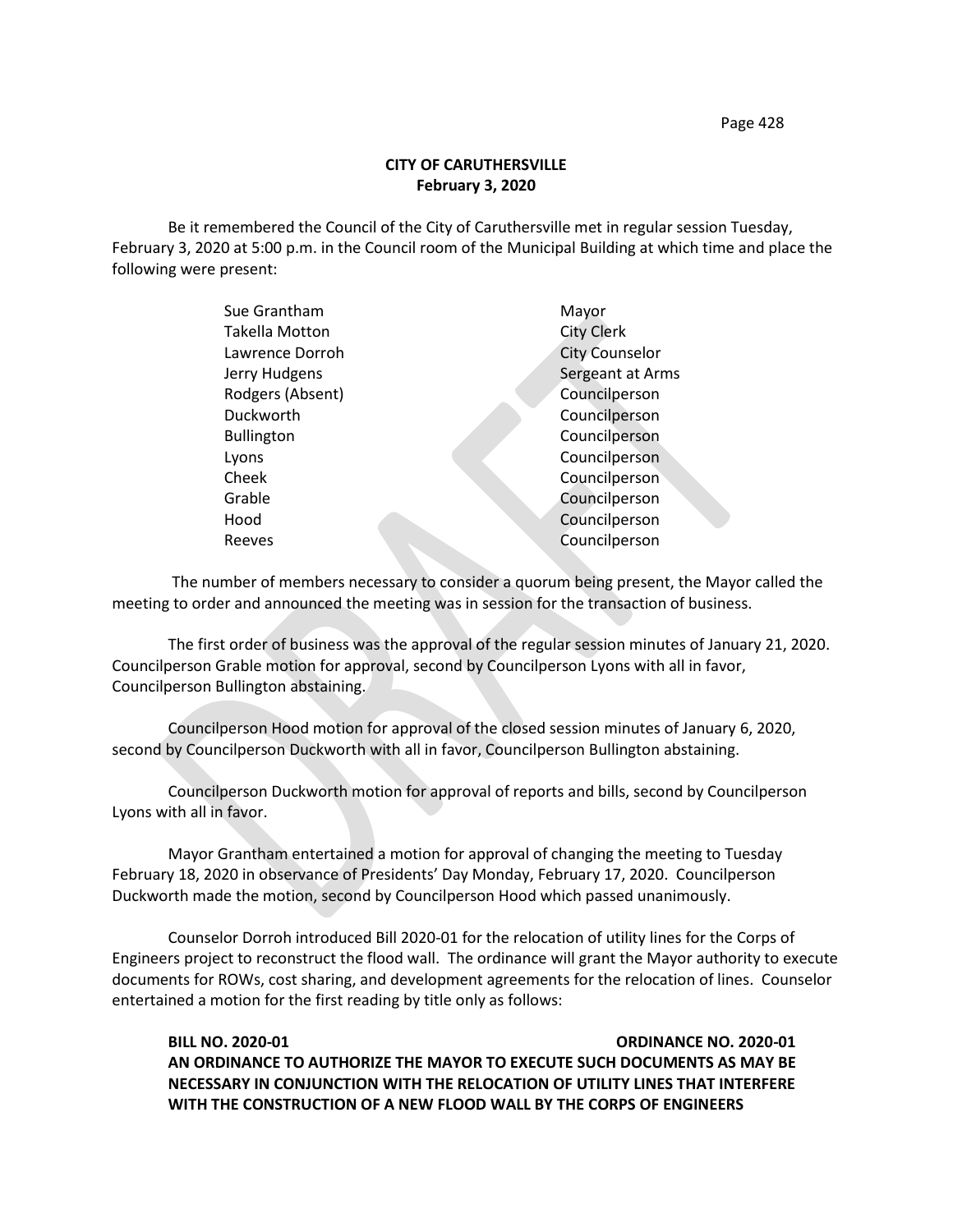Page 429

Councilperson Grable motion for the second reading, second by Councilperson Hood; the question is will Bill No. 2020-01 pass and become known as Ordinance 2020-01, which resulted in the following vote on said question to wit:

| Duckworth | Yes | <b>Bullington</b> | Yes |
|-----------|-----|-------------------|-----|
| Lyons     | Yes | Cheek             | Yes |
| Grable    | Yes | Hood              | Yes |
| Reeves    | Yes |                   |     |

Police report; Assistant Chief Jerry Hudgens reported that the department had been looking at constructing a metal building for storage for some time. Quotes and estimates are being checked into, and will be relaying the information to the Council. Mr. Hudgens wanted to know if City employees could do the work instead of bidding it out. Counselor stated that the prevailing wage wouldn't be a problem as long as the project was under \$75,000. Mr. Hudgens also provided data for Calls of Service for 2019 as follows:

| Caruthersville | 6.508 | Havti   | 2,926 |
|----------------|-------|---------|-------|
| Steele         | 1.075 | Sheriff | 2,800 |

The Police department's calls of service is almost more than all the above agencies combined and they're shorthanded, and are actively trying to recruit.

Humane report; Karol Wilcox reported that the Humane Shelter license has been renewed for another year, with no write ups. There were 29 dogs picked up for the month of January. The pack of 4 dogs running in the area of 4<sup>th</sup> and Grande are very aggressive, and Ms. Wilcox was bitten by one of the dogs. Three of the 5 dogs running in another pack have been caught. The heaters have been installed and are working very well.

Fire report; Fire calls from January 30, 2020 through February 3, 2020 are as follows: 1/30; Fire alarm sounding at Cotton Warehouse, 1/30; Smoke coming from a building on 15<sup>th</sup> & Laurant, resulting from a wood burning stove, 1/30; Dumpster on fire at Caruthersville Country Club. Training for the month of January was Extrication Equipment Techniques and the uses of Rit-Paks.

Code Enforcement; Barry Gilmore reported attending the Economic Development meeting, and completing the cleanup endeavor. Mr. Gilmore is also working on getting rid of derelict cars. The primary focus at this time is cleaning up 3<sup>rd</sup> St., and getting property owners on board with the cleanup. Mr. Gilmore also would like for the City to acquire the old Cecil Gas Station for more parking for the Armory. A business located in Hayti is looking to relocate in Caruthersville. The building will be located in front of TeRoy's in which there will be storage units with several being climate controlled.

Park & Recreation; Lamonte Bell the new Director of Parks & Recreation reported on getting a lot of ideas from people to bring money in, and different programs for the youth. Mr. Bell has been painting, and hopes to have the pool up and running soon.

Library report; Teresa Tidwell State of the Library 2019 is as follows:

1. Began an opt-in email newsletter and opt-in bulletin for Sunday movies